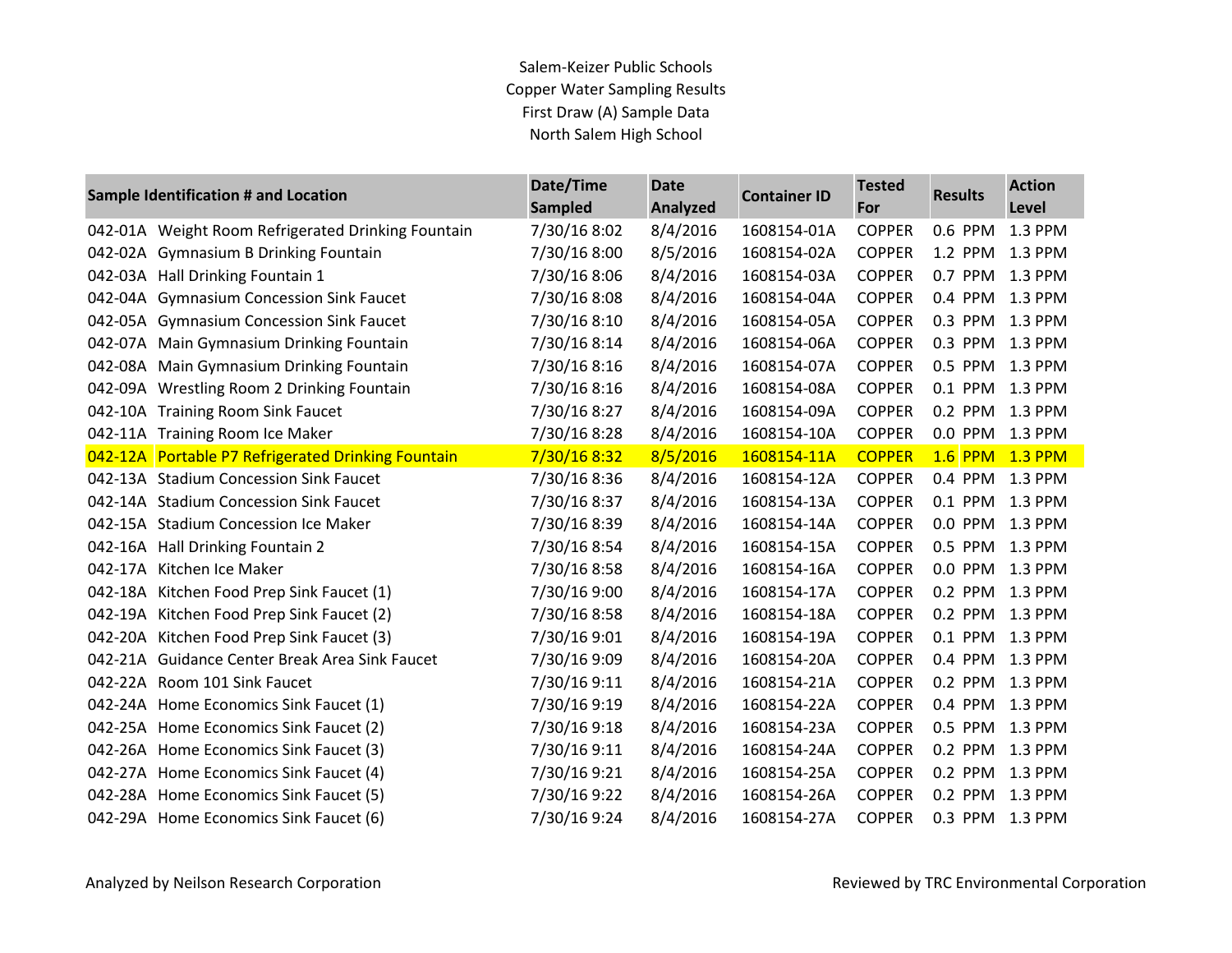| 7/30/16 9:23                                                                                                                                                                                                                                                                                                                                                                                                                                                                                                                                                                                                                                                                                                                                                                                                                                                                                                                                                                                                                                                                                              | 8/4/2016 | 1608154-28A | <b>COPPER</b> | 0.2 PPM | 1.3 PPM |
|-----------------------------------------------------------------------------------------------------------------------------------------------------------------------------------------------------------------------------------------------------------------------------------------------------------------------------------------------------------------------------------------------------------------------------------------------------------------------------------------------------------------------------------------------------------------------------------------------------------------------------------------------------------------------------------------------------------------------------------------------------------------------------------------------------------------------------------------------------------------------------------------------------------------------------------------------------------------------------------------------------------------------------------------------------------------------------------------------------------|----------|-------------|---------------|---------|---------|
| 7/30/16 9:25                                                                                                                                                                                                                                                                                                                                                                                                                                                                                                                                                                                                                                                                                                                                                                                                                                                                                                                                                                                                                                                                                              | 8/4/2016 | 1608154-29A | <b>COPPER</b> | 0.3 PPM | 1.3 PPM |
| 7/30/16 9:19                                                                                                                                                                                                                                                                                                                                                                                                                                                                                                                                                                                                                                                                                                                                                                                                                                                                                                                                                                                                                                                                                              | 8/4/2016 | 1608154-30A | <b>COPPER</b> | 0.0 PPM | 1.3 PPM |
| 7/30/16 9:31                                                                                                                                                                                                                                                                                                                                                                                                                                                                                                                                                                                                                                                                                                                                                                                                                                                                                                                                                                                                                                                                                              | 8/4/2016 | 1608154-31A | <b>COPPER</b> | 0.2 PPM | 1.3 PPM |
| 7/30/16 9:31                                                                                                                                                                                                                                                                                                                                                                                                                                                                                                                                                                                                                                                                                                                                                                                                                                                                                                                                                                                                                                                                                              | 8/4/2016 | 1608154-32A | <b>COPPER</b> | 0.3 PPM | 1.3 PPM |
| 7/30/16 9:31                                                                                                                                                                                                                                                                                                                                                                                                                                                                                                                                                                                                                                                                                                                                                                                                                                                                                                                                                                                                                                                                                              | 8/4/2016 | 1608154-33A | <b>COPPER</b> | 0.2 PPM | 1.3 PPM |
| 7/30/16 9:39                                                                                                                                                                                                                                                                                                                                                                                                                                                                                                                                                                                                                                                                                                                                                                                                                                                                                                                                                                                                                                                                                              | 8/5/2016 | 1608154-34A | <b>COPPER</b> | 0.9 PPM | 1.3 PPM |
| 7/30/16 9:42                                                                                                                                                                                                                                                                                                                                                                                                                                                                                                                                                                                                                                                                                                                                                                                                                                                                                                                                                                                                                                                                                              | 8/4/2016 | 1608154-35A | <b>COPPER</b> | 0.6 PPM | 1.3 PPM |
| 7/30/16 9:43                                                                                                                                                                                                                                                                                                                                                                                                                                                                                                                                                                                                                                                                                                                                                                                                                                                                                                                                                                                                                                                                                              | 8/4/2016 | 1608154-36A | <b>COPPER</b> | 0.6 PPM | 1.3 PPM |
| 7/30/16 9:48                                                                                                                                                                                                                                                                                                                                                                                                                                                                                                                                                                                                                                                                                                                                                                                                                                                                                                                                                                                                                                                                                              | 8/4/2016 | 1608154-37A | <b>COPPER</b> | 0.3 PPM | 1.3 PPM |
| 7/30/16 9:51                                                                                                                                                                                                                                                                                                                                                                                                                                                                                                                                                                                                                                                                                                                                                                                                                                                                                                                                                                                                                                                                                              | 8/4/2016 | 1608154-38A | <b>COPPER</b> | 0.6 PPM | 1.3 PPM |
| 7/30/16 9:52                                                                                                                                                                                                                                                                                                                                                                                                                                                                                                                                                                                                                                                                                                                                                                                                                                                                                                                                                                                                                                                                                              | 8/4/2016 | 1608154-39A | <b>COPPER</b> | 0.4 PPM | 1.3 PPM |
| 7/30/16 9:54                                                                                                                                                                                                                                                                                                                                                                                                                                                                                                                                                                                                                                                                                                                                                                                                                                                                                                                                                                                                                                                                                              | 8/4/2016 | 1608154-40A | <b>COPPER</b> | 0.4 PPM | 1.3 PPM |
| 7/30/16 10:03                                                                                                                                                                                                                                                                                                                                                                                                                                                                                                                                                                                                                                                                                                                                                                                                                                                                                                                                                                                                                                                                                             | 8/5/2016 | 1608154-41A | <b>COPPER</b> | 0.9 PPM | 1.3 PPM |
| 7/30/16 10:04                                                                                                                                                                                                                                                                                                                                                                                                                                                                                                                                                                                                                                                                                                                                                                                                                                                                                                                                                                                                                                                                                             | 8/5/2016 | 1608154-42A | <b>COPPER</b> | 1.0 PPM | 1.3 PPM |
| 7/30/16 10:08                                                                                                                                                                                                                                                                                                                                                                                                                                                                                                                                                                                                                                                                                                                                                                                                                                                                                                                                                                                                                                                                                             | 8/4/2016 | 1608154-43A | <b>COPPER</b> | 0.1 PPM | 1.3 PPM |
| 7/30/16 10:10                                                                                                                                                                                                                                                                                                                                                                                                                                                                                                                                                                                                                                                                                                                                                                                                                                                                                                                                                                                                                                                                                             | 8/4/2016 | 1608154-44A | <b>COPPER</b> | 0.4 PPM | 1.3 PPM |
| 7/30/16 10:22                                                                                                                                                                                                                                                                                                                                                                                                                                                                                                                                                                                                                                                                                                                                                                                                                                                                                                                                                                                                                                                                                             | 8/4/2016 | 1608154-45A | <b>COPPER</b> | 0.5 PPM | 1.3 PPM |
| 7/30/16 10:23                                                                                                                                                                                                                                                                                                                                                                                                                                                                                                                                                                                                                                                                                                                                                                                                                                                                                                                                                                                                                                                                                             | 8/4/2016 | 1608154-46A | <b>COPPER</b> | 0.5 PPM | 1.3 PPM |
| 7/30/16 10:25                                                                                                                                                                                                                                                                                                                                                                                                                                                                                                                                                                                                                                                                                                                                                                                                                                                                                                                                                                                                                                                                                             | 8/4/2016 | 1608154-47A | <b>COPPER</b> | 0.7 PPM | 1.3 PPM |
| 7/30/16 10:25                                                                                                                                                                                                                                                                                                                                                                                                                                                                                                                                                                                                                                                                                                                                                                                                                                                                                                                                                                                                                                                                                             | 8/4/2016 | 1608154-48A | <b>COPPER</b> | 0.7 PPM | 1.3 PPM |
| 7/30/16 10:29                                                                                                                                                                                                                                                                                                                                                                                                                                                                                                                                                                                                                                                                                                                                                                                                                                                                                                                                                                                                                                                                                             | 8/4/2016 | 1608154-49A | <b>COPPER</b> | 0.6 PPM | 1.3 PPM |
| 7/30/16 10:29                                                                                                                                                                                                                                                                                                                                                                                                                                                                                                                                                                                                                                                                                                                                                                                                                                                                                                                                                                                                                                                                                             | 8/4/2016 | 1608154-50A | <b>COPPER</b> | 0.7 PPM | 1.3 PPM |
| 7/30/16 10:30                                                                                                                                                                                                                                                                                                                                                                                                                                                                                                                                                                                                                                                                                                                                                                                                                                                                                                                                                                                                                                                                                             | 8/5/2016 | 1608154-51A | <b>COPPER</b> | 1.0 PPM | 1.3 PPM |
| 7/30/16 10:34                                                                                                                                                                                                                                                                                                                                                                                                                                                                                                                                                                                                                                                                                                                                                                                                                                                                                                                                                                                                                                                                                             | 8/4/2016 | 1608154-52A | <b>COPPER</b> | 0.9 PPM | 1.3 PPM |
| 7/30/16 10:33                                                                                                                                                                                                                                                                                                                                                                                                                                                                                                                                                                                                                                                                                                                                                                                                                                                                                                                                                                                                                                                                                             | 8/4/2016 | 1608154-53A | <b>COPPER</b> | 0.9 PPM | 1.3 PPM |
| 7/30/16 10:35                                                                                                                                                                                                                                                                                                                                                                                                                                                                                                                                                                                                                                                                                                                                                                                                                                                                                                                                                                                                                                                                                             | 8/4/2016 | 1608154-54A | <b>COPPER</b> | 0.7 PPM | 1.3 PPM |
| 7/30/16 10:38                                                                                                                                                                                                                                                                                                                                                                                                                                                                                                                                                                                                                                                                                                                                                                                                                                                                                                                                                                                                                                                                                             | 8/4/2016 | 1608154-55A | <b>COPPER</b> | 0.9 PPM | 1.3 PPM |
| 7/30/16 10:42                                                                                                                                                                                                                                                                                                                                                                                                                                                                                                                                                                                                                                                                                                                                                                                                                                                                                                                                                                                                                                                                                             | 8/4/2016 | 1608154-56A | <b>COPPER</b> | 0.4 PPM | 1.3 PPM |
| 042-30A Home Economics Sink Faucet (7)<br>042-31A Home Economics Sink Faucet (8)<br>042-32A Home Economics Ice Maker<br>042-33A Hall Drinking Fountain 3<br>042-34A Hall Drinking Fountain 4<br>042-35A Hall Drinking Fountain 5<br>042-36A Hall Drinking Fountain 6<br>042-37A Library Refrigerated Drinking Fountain (1)<br>042-38A Library Refrigerated Drinking Fountain (2)<br>042-39A Room 134 Sink Faucet<br>042-40A Hall Drinking Fountain 7<br>042-41A Hall Drinking Fountain 8<br>042-42A Hall Drinking Fountain 9<br>042-43A Hall Drinking Fountain 10<br>042-44A Hall Drinking Fountain 11<br>042-45A Orchestra 118 Sink Faucet<br>042-46A Band 120 Sink Faucet<br>042-47A Room 224 Sink Faucet<br>042-48A Room 230 Sink Faucet<br>042-49A Room 223 Sink Faucet<br>042-50A Room 223 Sink Faucet<br>042-51A Room 222 Sink Faucet<br>042-52A Room 222 Sink Faucet<br>042-53A Hall Drinking Fountain 13<br>042-54A Hall Drinking Fountain 14<br>042-55A Hall Drinking Fountain 15<br>042-56A Hall Drinking Fountain 16<br>042-57A Hall Drinking Fountain 17<br>042-58A Hall Drinking Fountain 18 |          |             |               |         |         |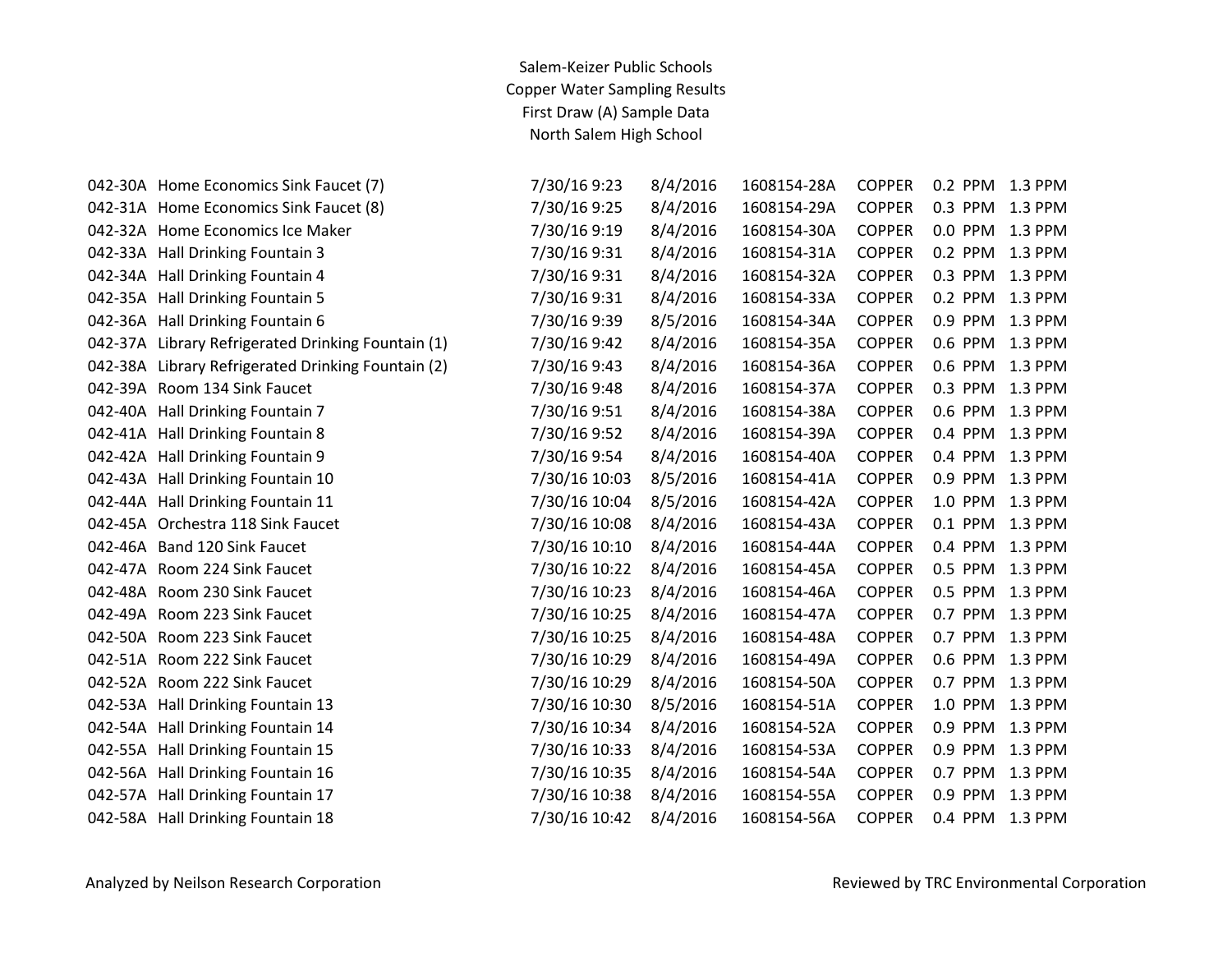| 042-59A Hall Drinking Fountain 19         | 7/30/16 10:42 | 8/4/2016 | 1608154-57A | <b>COPPER</b> | 0.5 PPM 1.3 PPM |           |
|-------------------------------------------|---------------|----------|-------------|---------------|-----------------|-----------|
| 042-60A Hall Drinking Fountain 20         | 7/30/16 10:42 | 8/4/2016 | 1608154-58A | <b>COPPER</b> | 0.5 PPM         | $1.3$ PPM |
| 042-61A Room 206 Sink Faucet              | 7/30/16 10:44 | 8/4/2016 | 1608154-59A | <b>COPPER</b> | $0.2$ PPM       | 1.3 PPM   |
| 042-62A Room 206 Drinking Fountain        | 7/30/16 10:44 | 8/4/2016 | 1608154-60A | <b>COPPER</b> | $0.2$ PPM       | 1.3 PPM   |
| 042-63A Infant Room Food Prep Sink Faucet | 7/30/16 11:05 | 8/5/2016 | 1608154-61A | <b>COPPER</b> | 0.3 PPM         | 1.3 PPM   |
| 042-64A Staff Food Prep Sink Faucet       | 7/30/16 11:07 | 8/5/2016 | 1608154-62A | <b>COPPER</b> | 0.3 PPM         | 1.3 PPM   |
| 042-65A Room 413 Sink Faucet              | 7/30/16 11:11 | 8/5/2016 | 1608154-63A | <b>COPPER</b> | 0.4 PPM         | $1.3$ PPM |
| 042-66A Hall Drinking Fountain 21         | 7/30/16 11:09 | 8/5/2016 | 1608154-64A | <b>COPPER</b> | 0.5 PPM         | 1.3 PPM   |
| 042-67A Room 414 Sink Faucet              | 7/30/16 11:05 | 8/5/2016 | 1608154-65A | <b>COPPER</b> | $0.4$ PPM       | $1.3$ PPM |
| 042-68A Room 414 Sink Faucet              | 7/30/16 11:05 | 8/5/2016 | 1608154-66A | <b>COPPER</b> | 0.3 PPM         | 1.3 PPM   |
|                                           |               |          |             |               |                 |           |

EPA Action Level for Copper in Schools is 1.3 PPM

SKPS Action Level for Copper is 1.3 PPM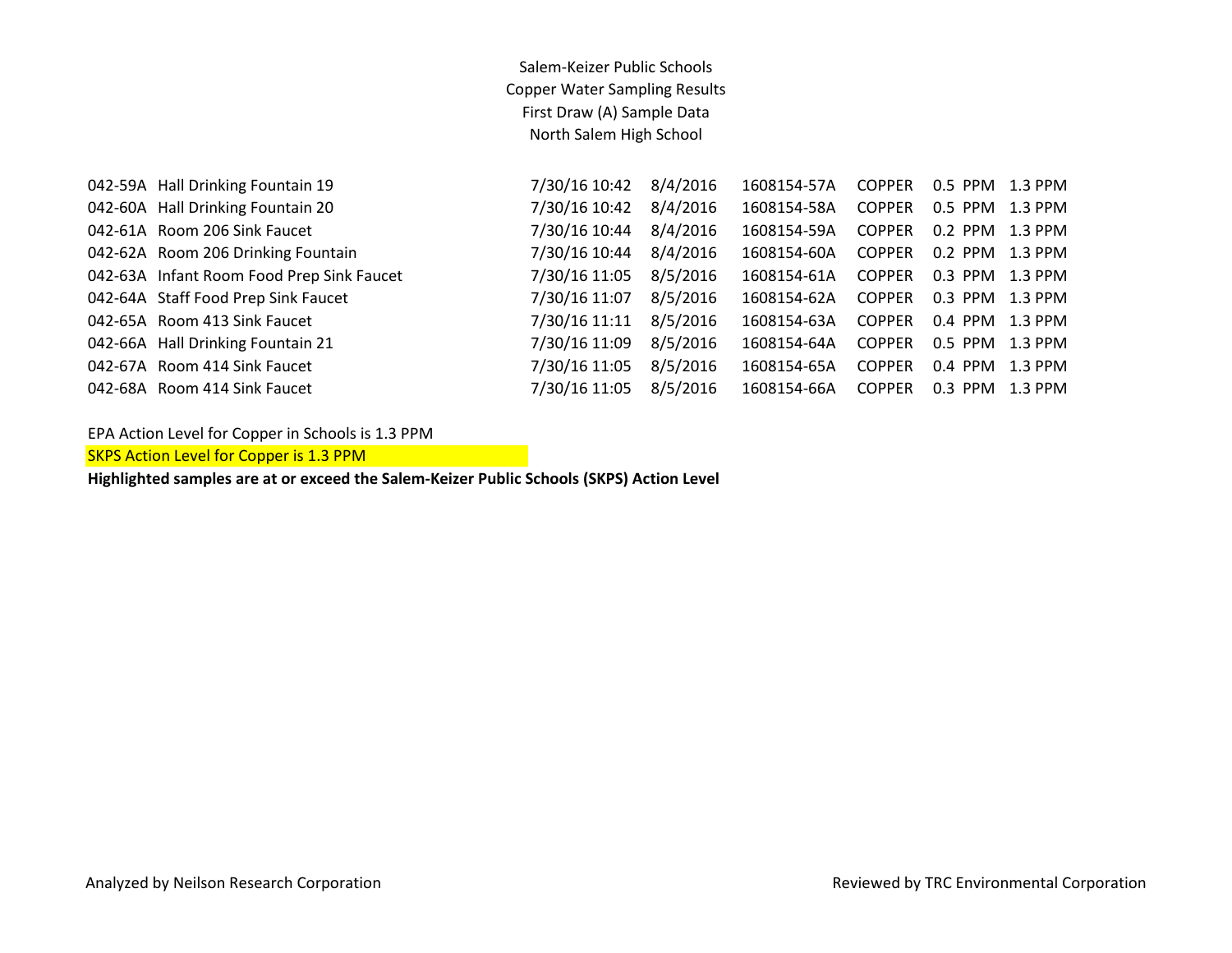| Sample Identification # and Location   | Date/Time<br><b>Sampled</b>    | <b>Date</b><br><b>Analyzed</b> | <b>Container ID</b> | <b>Tested</b><br>For | <b>Results</b>  | <b>Action</b><br>Level |
|----------------------------------------|--------------------------------|--------------------------------|---------------------|----------------------|-----------------|------------------------|
| 042-06A Gymnasium Concession Ice Maker | 9/23/2016 5:20 9/26/2016 58301 |                                |                     | COPPER               | 0.0 PPM 1.3 PPM |                        |

EPA Action Level for Copper in Schools is 1.3 PPM

SKPS Action Level for Copper is 1.3 PPM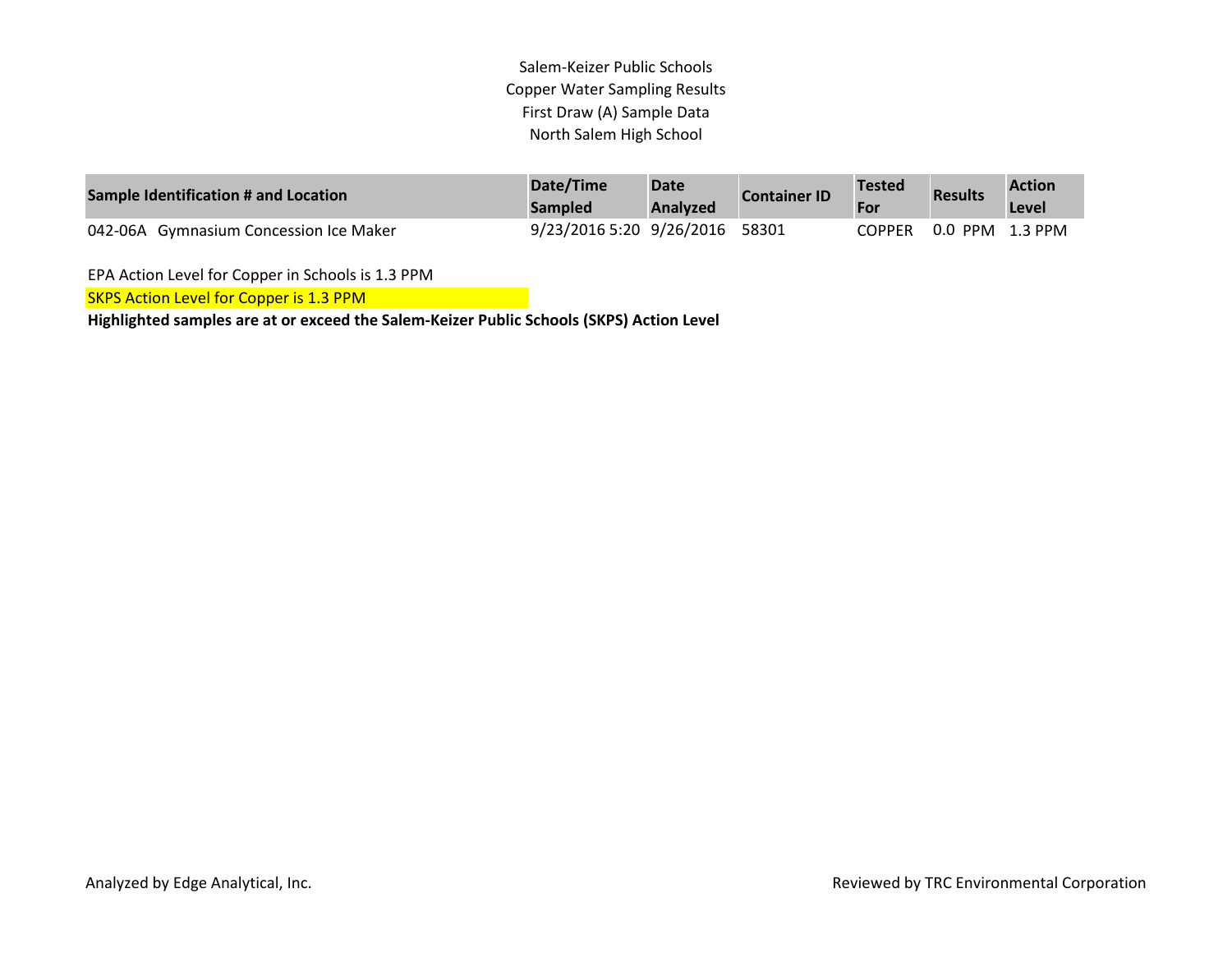| Sample Identification # and Location               | Date/Time<br><b>Sampled</b> | <b>Date</b><br><b>Analyzed</b> | <b>Container ID</b>                          | <b>Tested</b><br>For | <b>Results</b> | <b>Action</b><br>Level |
|----------------------------------------------------|-----------------------------|--------------------------------|----------------------------------------------|----------------------|----------------|------------------------|
| 042-10B Training Room Sink Faucet                  | 7/30/16 8:28                |                                | 8/24/2016 1608155-09A COPPER 0.2 PPM 1.3 PPM |                      |                |                        |
| 042-12B Portable P7 Refrigerated Drinking Fountain | 7/30/16 8:47                |                                | 8/24/2016 1608155-10A COPPER 0.4 PPM 1.3 PPM |                      |                |                        |

EPA Action Level for Copper in Schools is 1.3 PPM

**SKPS Action Level for Copper is 1.3 PPM**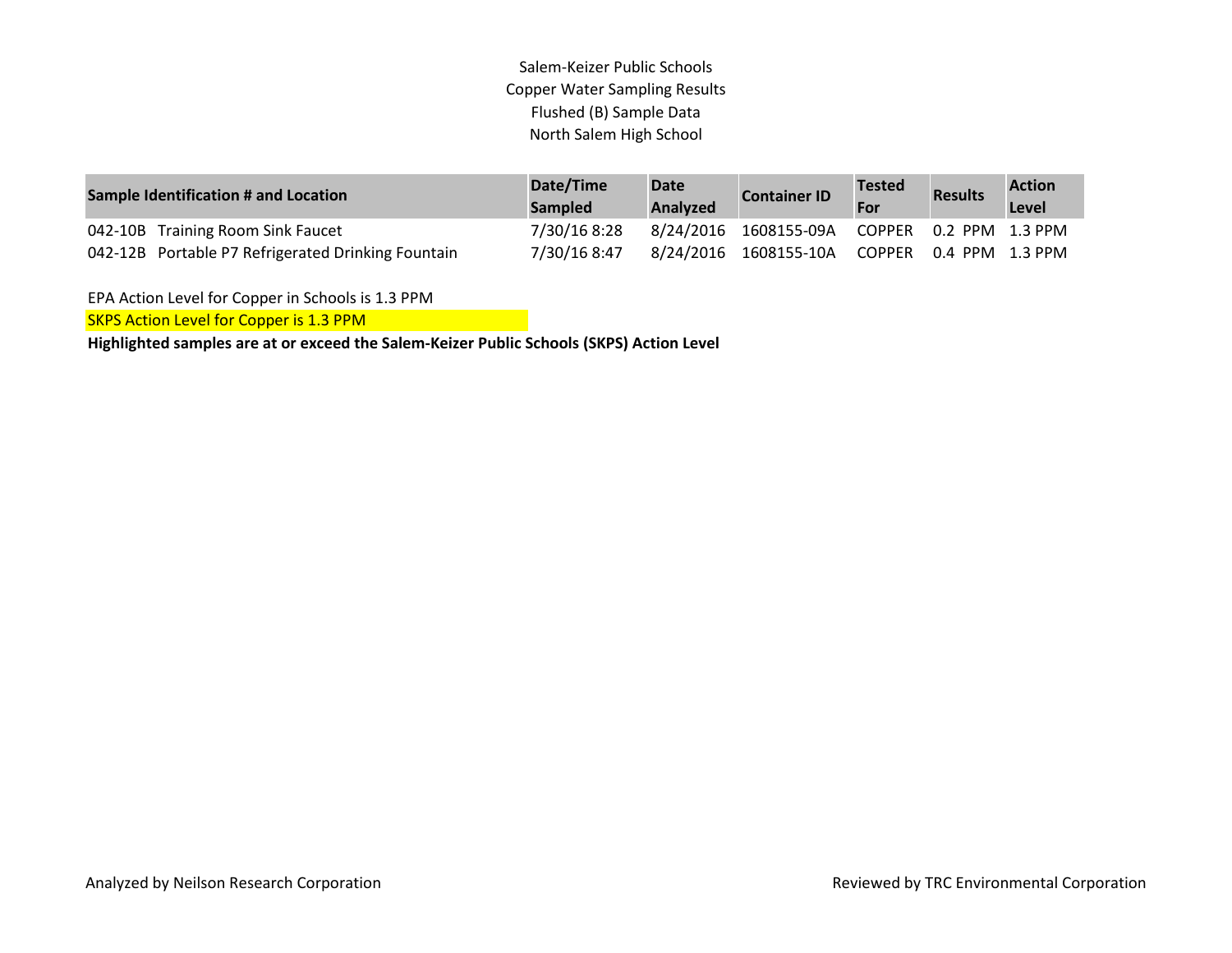| Sample Identification # and Location    | Date/Time<br><b>Sampled</b>      | <b>Date</b><br><b>Analyzed</b> | <b>Container ID</b> | Tested        | <b>Results</b>  | <b>Action</b><br>Level |
|-----------------------------------------|----------------------------------|--------------------------------|---------------------|---------------|-----------------|------------------------|
| 042-10C 042 - Training Room Sink Faucet | 11/18/2016 6:08 11/22/2016 70422 |                                |                     | <b>COPPER</b> | 0.5 PPM 1.3 PPM |                        |

EPA Action Level for Copper in Schools is 1.3 PPM

SKPS Action Level for Copper is 1.3 PPM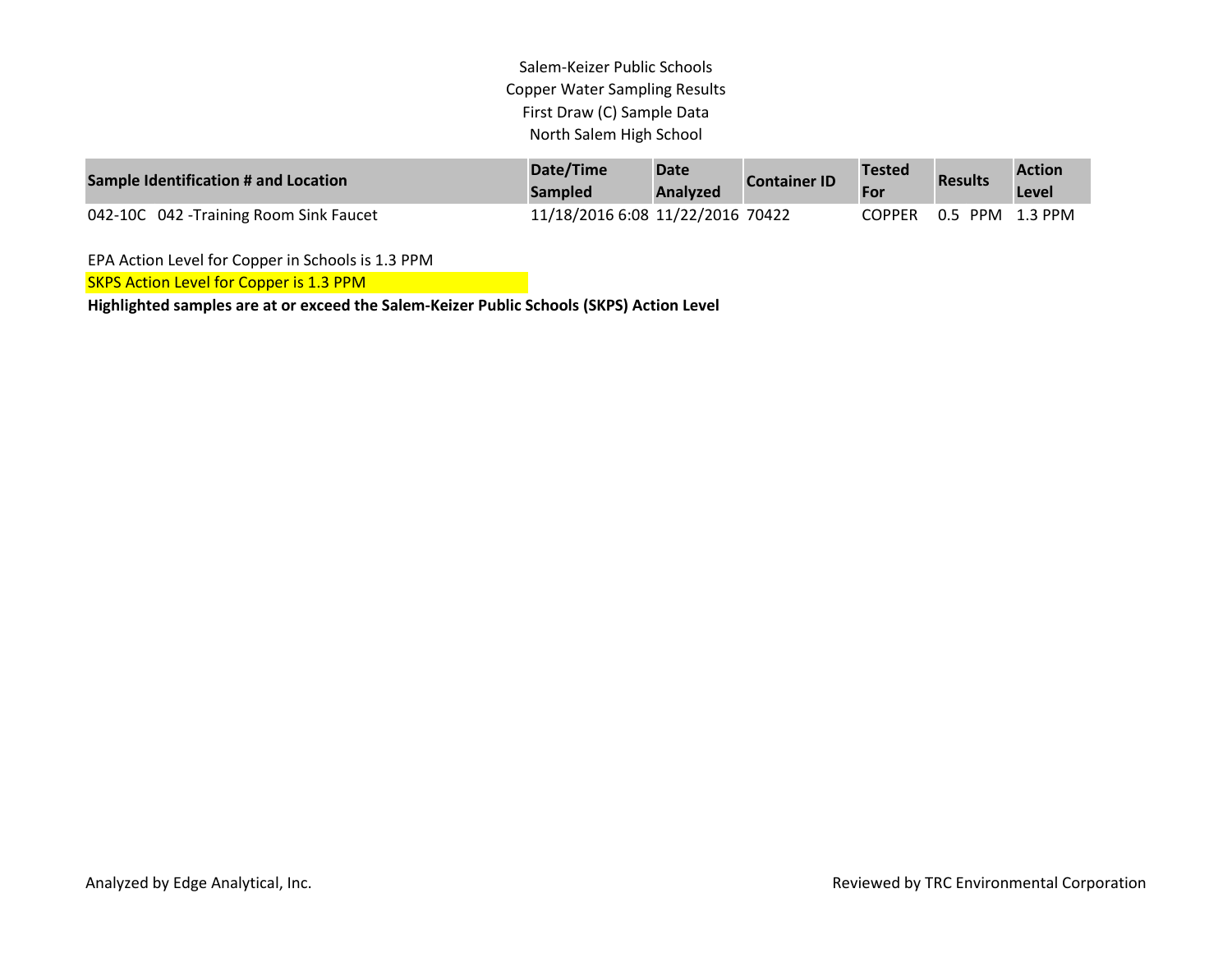| Sample Identification # and Location               | Date/Time<br><b>Sampled</b>   | <b>Date</b><br><b>Analyzed</b> | <b>Container ID</b> | ⊿Tested | <b>Results</b>         | <b>Action</b><br>Level |
|----------------------------------------------------|-------------------------------|--------------------------------|---------------------|---------|------------------------|------------------------|
| 042-12C Portable P7 Refrigerated Drinking Fountain | 1/20/2017 5:54 1/23/2017 3139 |                                |                     |         | COPPER 0.5 PPM 1.3 PPM |                        |

EPA Action Level for Copper in Schools is 1.3 PPM

SKPS Action Level for Copper is 1.3 PPM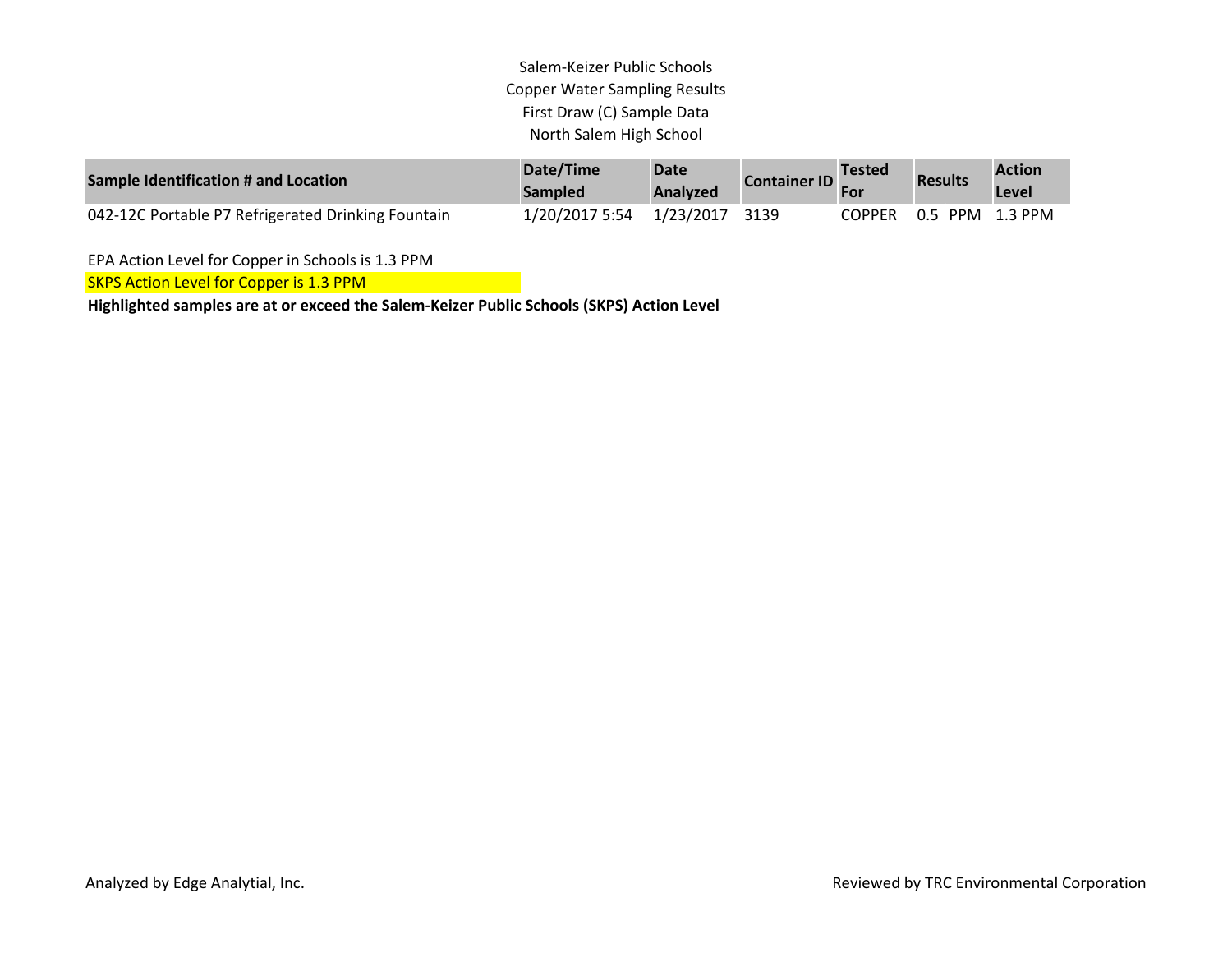| Sample Identification # and Location | Date/Time<br><b>Sampled</b> | <b>Date</b><br>Analyzed | <b>Container ID</b> | <b>Tested</b> | <b>Results</b> | <b>Action</b><br>Level |
|--------------------------------------|-----------------------------|-------------------------|---------------------|---------------|----------------|------------------------|
| 042-15C Stadium Concession Ice Maker | 3/16/2017 6:40 3/17/2017    |                         | 13884               | <b>COPPER</b> | 0.0            | PPM 1.3 PPM            |

EPA Action Level for Copper in Schools is 1.3 PPM

SKPS Action Level for Copper is 1.3 PPM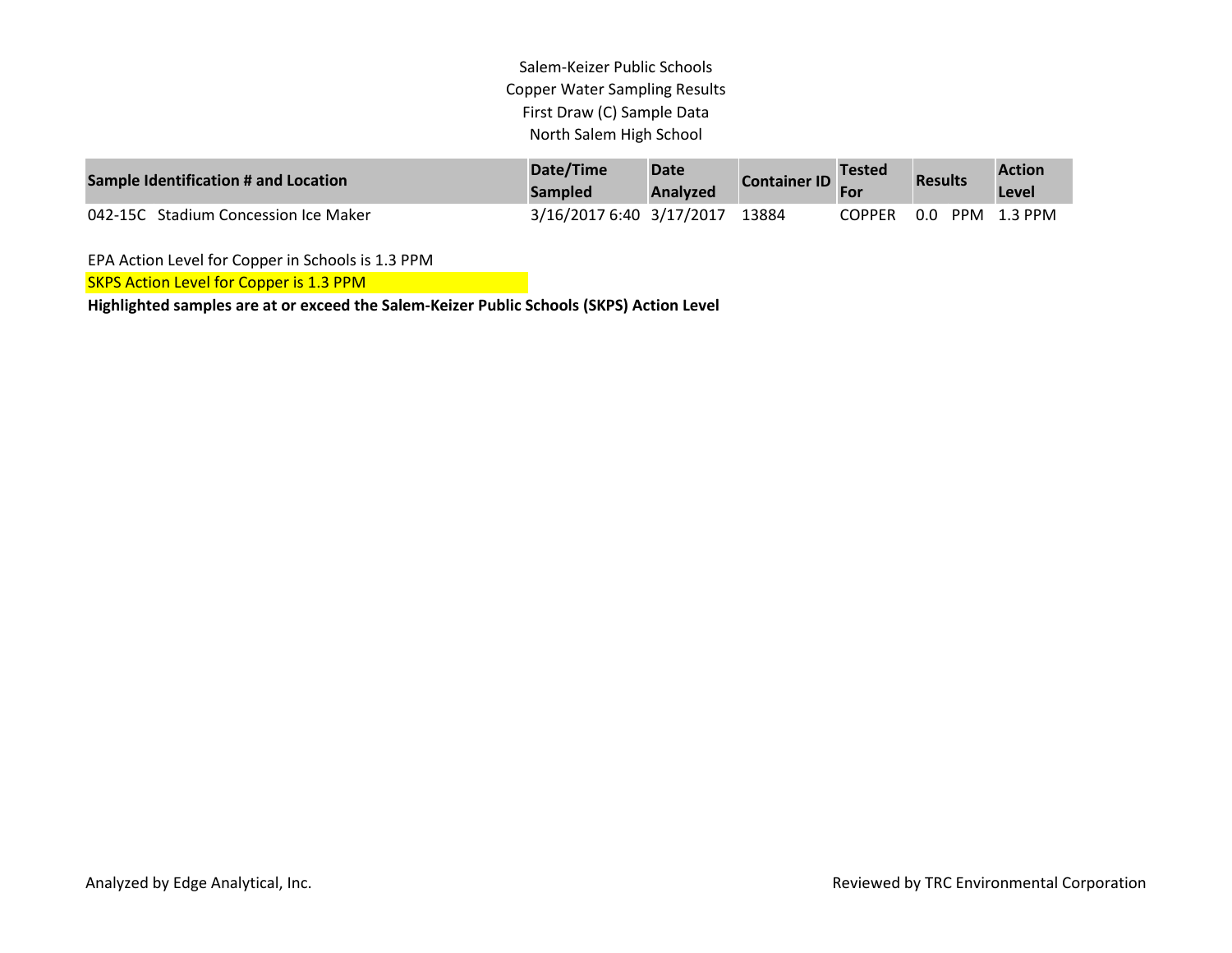| Sample Identification # and Location | Date/Time Sampled           | <b>Date</b><br>Analyzed | <b>Container ID</b> | <b>Tested</b><br>For | <b>Results</b>  | <b>Action</b><br>Level |
|--------------------------------------|-----------------------------|-------------------------|---------------------|----------------------|-----------------|------------------------|
| 042-71A Coffee Shop Deep Sink Faucet | 1/5/2018 6:00:00AM 1/8/2018 |                         | -914                | COPPER               | 0.1 PPM 1.3 PPM |                        |

EPA Action Level for Copper in Schools is 1.3 PPM

SKPS Action Level for Copper is 1.3 PPM